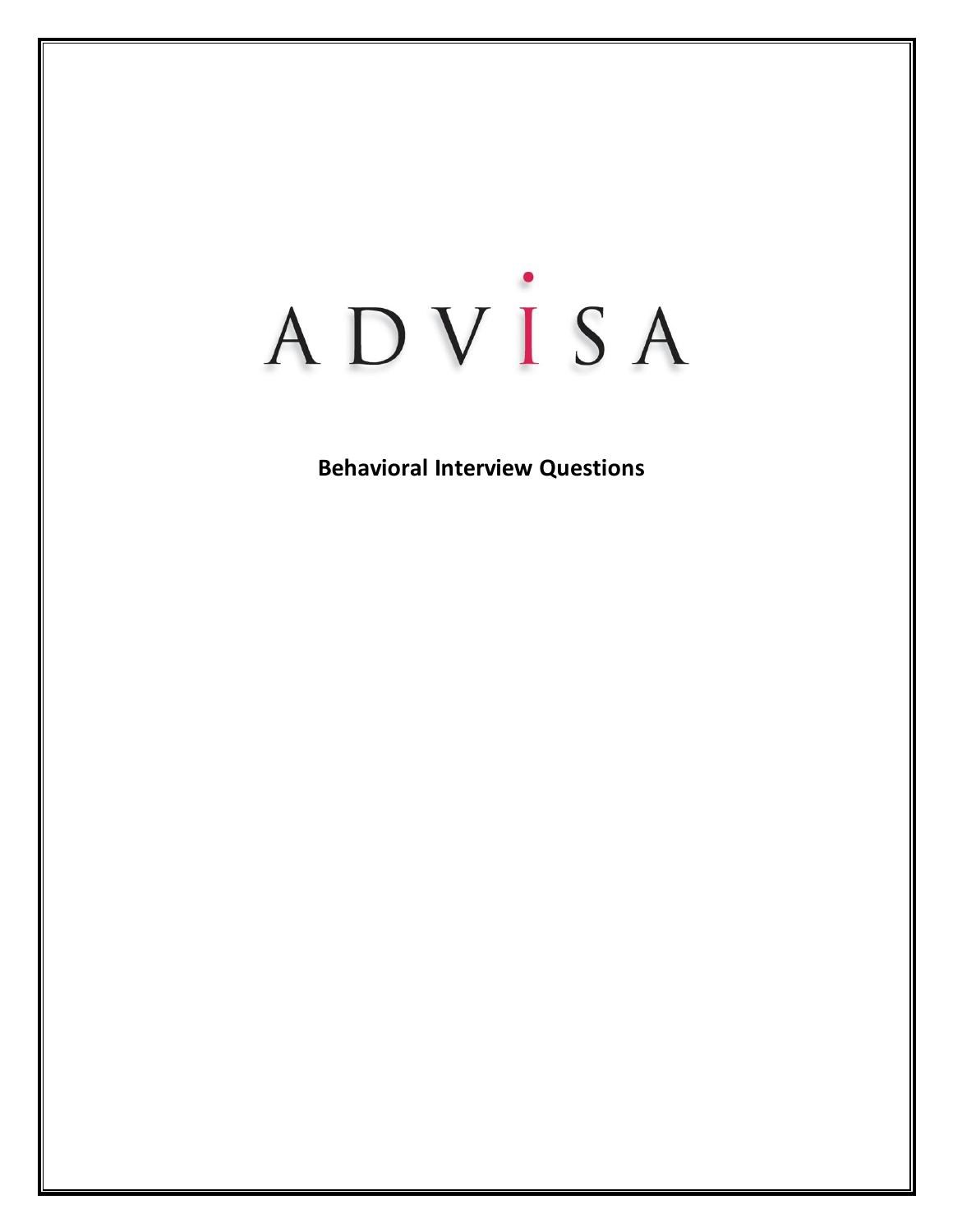# **When you are targeting High A and…**

- o **Candidate is High A (listen for confirmation of behavior and management)**
- o **Candidate is Low A (listen for adaptation ability)**

| Area to explore            | <b>Questions</b>                                                                                                                                                                                      |  |
|----------------------------|-------------------------------------------------------------------------------------------------------------------------------------------------------------------------------------------------------|--|
| <b>Managing Objections</b> | During a sales call, tell me about a time when you kept getting a "no" from                                                                                                                           |  |
| (sales)                    | your prospect. How do you respond to move the "no" to a "yes?"                                                                                                                                        |  |
| Performance<br>Management  | Think of a time when you had an employee who needed behavior or<br>performance feedback and direction. Tell me about the situation and<br>describe when and how you handled it. What was the outcome? |  |
| Performance                | Have you ever had to fire someone? Why? How did you manage it? How did                                                                                                                                |  |
| Management                 | you feel?                                                                                                                                                                                             |  |
| Managing                   | Describe a conflict situation you have had with a co-worker, subordinate, your                                                                                                                        |  |
| Confrontation              | manager, prospect, customer or supplier. How did you manage it?                                                                                                                                       |  |
| Self-Assertion             | Tell me about a time you had to make an unpopular decision. How did you<br>handle it with your staff or employee? How comfortable were you? What<br>was the outcome?                                  |  |

### **When you are targeting Low A and…**

- o **Candidate is Low A (listen for confirmation of behavior and management)**
- o **Candidate is High A (listen for adaptation ability)**

| Area to explore       | <b>Questions</b>                                                                                                                                                                                                                                             |
|-----------------------|--------------------------------------------------------------------------------------------------------------------------------------------------------------------------------------------------------------------------------------------------------------|
| Team                  | Describe a time when you put your needs aside to help a co-worker<br>understand a task. How did you assist him/her? What was the result?                                                                                                                     |
| Team                  | Tell me about a time when you had to change your behavior to work<br>successfully with others.                                                                                                                                                               |
| Listening             | Describe a time when you had to withhold your opinion or idea to better<br>encourage and understand the opinions and ideas of others.                                                                                                                        |
| Listening             | We all have different styles of communication. Tell me about a time when<br>you caused a breakdown in communication at work. What aspect of your<br>communication style precipitated the breakdown? How did you manage the<br>situation? What did you learn? |
| Support/Encouragement | What forms of day-to-day recognition, reward or support did you provide<br>your staff to stimulate productivity, moral and/or job-satisfaction? What was<br>the outcome?                                                                                     |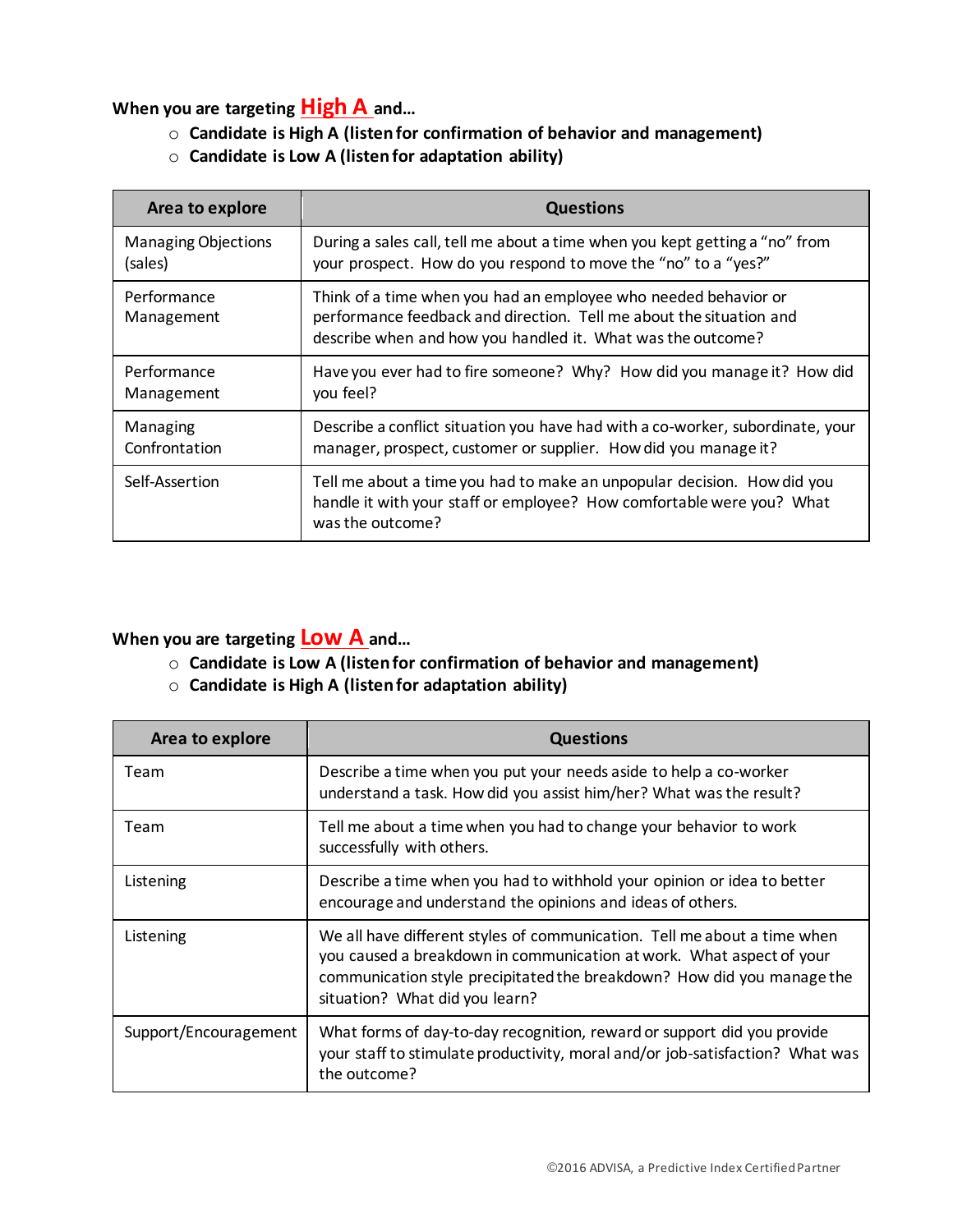# **When you are targeting High B and…**

- o **Candidate is High B (listen for confirmation of behavior and management)**
- o **Candidate is Low B (listen for adaptation ability)**

| Area to explore   | <b>Questions</b>                                                                                                                                                                                                                                                                                                                                                                                           |
|-------------------|------------------------------------------------------------------------------------------------------------------------------------------------------------------------------------------------------------------------------------------------------------------------------------------------------------------------------------------------------------------------------------------------------------|
| Trust, Delegation | Tell me about a time when you had to delegate your work to an employee<br>that you were not fully confident in his/her abilities, skills, or knowledge.<br>How did you communicate, coach and support that employee? What were<br>the results?                                                                                                                                                             |
| Communication     | What do you think is more important, "What you say" or "How you say it"?<br>Tell me about a time when you needed to modify "how" you said something<br>to better meet the needs of your audience.                                                                                                                                                                                                          |
| Communication     | Often times our work relies upon phone and email communication in place of<br>face-to-face interaction. Describe a phone or conference call you have had<br>with a client, co-worker or prospect. How did you compensate for non-verbal<br>signs of communication? Describe an email you have sent to a co-worker,<br>client or prospect. How did you compensate for non-verbal signs of<br>communication? |
| <b>Sales</b>      | When prospecting, some people are more responsive to hearing about the<br>"sizzle" or "bells and whistles" while others prefer to hear about the "steak"<br>or the facts. Tell me about a time when you had to sell the "sizzle". How did<br>you go about it? What was the outcome?                                                                                                                        |

# **When you are targeting Low B and…**

- o **Candidate is Low B (listen for confirmation of behavior and management)**
- o **Candidate is High B (listen for adaptation ability)**

| Area to explore       | <b>Questions</b>                                                                                                                                                                                                                                                                                  |
|-----------------------|---------------------------------------------------------------------------------------------------------------------------------------------------------------------------------------------------------------------------------------------------------------------------------------------------|
| Communication         | When describing a (technical) concept, some people are more responsive to<br>hearing about the "steak" or the facts, while others prefer the "sizzle" or "bells<br>and whistles". Tell me about a time when you had to communicate the<br>"steak". How did you go about it? What was the outcome? |
| Working Independently | Tell me about a task-focused job/project or role you have had in the past that<br>required you to work independently for most of the day. How did you<br>manage the work? (How did you keep the work interesting?) How did it feel?                                                               |
| Working Independently | When are you most productive - in a team or working independently? Why?<br>Give me an example.                                                                                                                                                                                                    |
| Communication         | We all have different styles of communication. Tell me about a time when you<br>caused a breakdown in communication at work. What aspect of your<br>communication style precipitated the breakdown? How did you manage the<br>situation? What did you learn?                                      |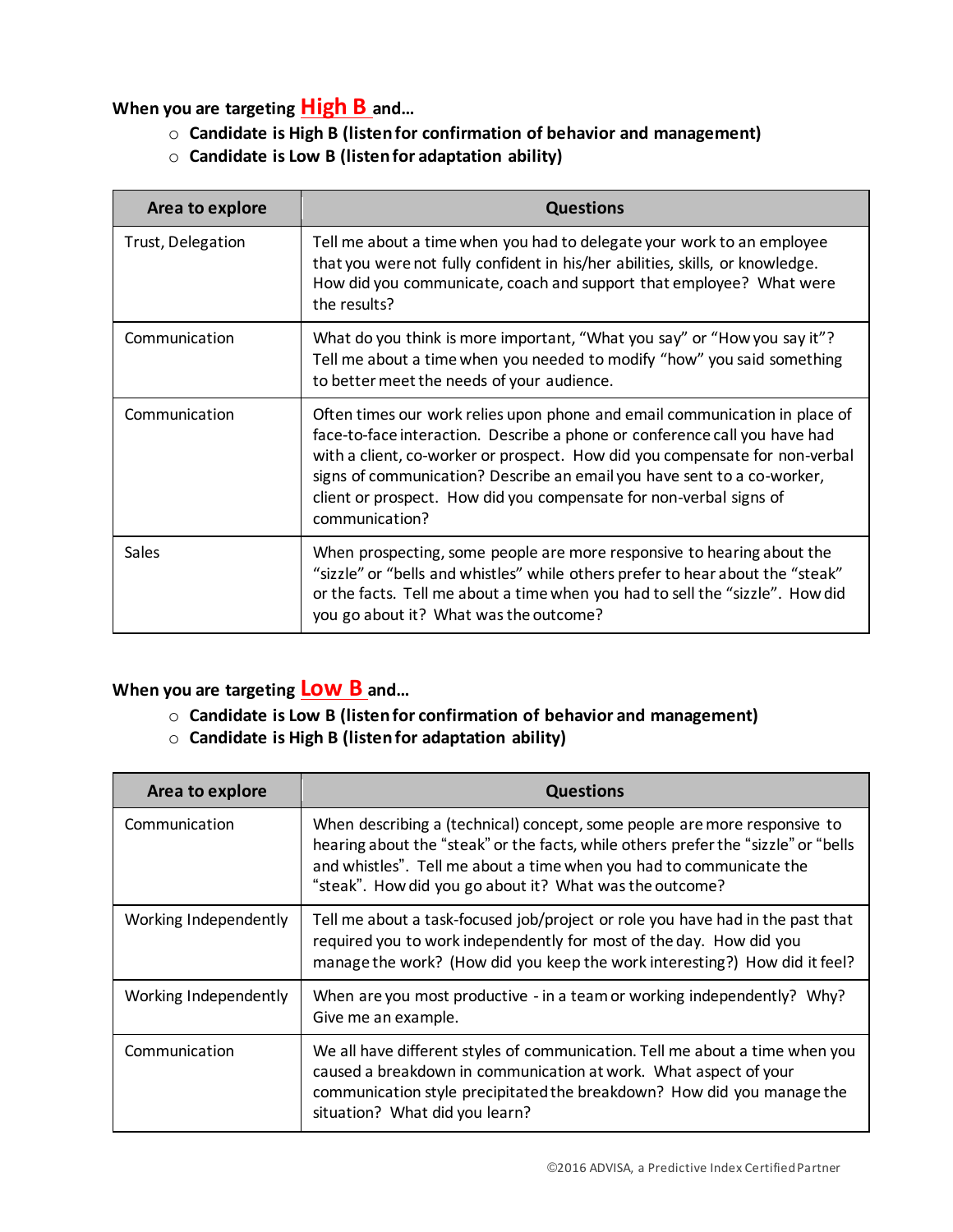# **When you are targeting High C and…**

- o **Candidate is High C (listen for confirmation of behavior and management)**
- o **Candidate is Low C (listen for adaptation ability)**

| Area to explore                    | <b>Questions</b>                                                                                                                                                                                                                                                                                                                                                                          |
|------------------------------------|-------------------------------------------------------------------------------------------------------------------------------------------------------------------------------------------------------------------------------------------------------------------------------------------------------------------------------------------------------------------------------------------|
| Working in a stable<br>environment | Tell me about an administrative job (task-focused, repetitive work) or role you<br>have had in the past that required you to work consistently and in one<br>location for most of the day. What did you enjoy about the work? What did<br>you find frustrating? In the areas that you found frustrating, what did you do<br>to keep the work interesting? (Or how did you overcome this?) |
| Listening                          | We all have different styles of communication. Tell me about a time when<br>you caused a breakdown in communication with a customer or co-worker.<br>What aspect of your communication style precipitated the breakdown? How<br>did you manage the situation? What did you learn?                                                                                                         |

# **When you are targeting Low C and…**

- o **Candidate is Low C (listen for confirmation of behavior and management)**
- o **Candidate is High C (listen for adaptation ability)**

| Area to explore   | <b>Questions</b>                                                                                                                                                                                                                                                                                                 |
|-------------------|------------------------------------------------------------------------------------------------------------------------------------------------------------------------------------------------------------------------------------------------------------------------------------------------------------------|
| Change Management | In order to better meet the needs of our customers and business, sometimes<br>the work we do changes. Tell me about a time when a change occurred to a<br>process, a system or a job function in your area of expertise. How did you<br>manage that change?                                                      |
| Change Management | Tell me about a project you initiated on your own that was implemented in<br>your department. How did you overcome resistance?                                                                                                                                                                                   |
| Proactivity       | Think of a time when you were faced with a difficult situation (conflict,<br>confrontation, making a decision, meeting a deadline) that needed your<br>immediate attention and you were unsure how to proceed. Tell me about<br>the situation and describe when and how you handled it. What was the<br>outcome? |
| Proactivity       | Tell me about a specific time when you were learning something new. What<br>training resources, tools did you seek out to accelerate your learning? (How<br>do you learn best? Describe your learning style.)                                                                                                    |
| Multi-Tasking     | Describe the system you use for keeping track of multiple projects. How do<br>you organize (prioritize) additional assignments? How do you track your<br>progress so that you can meet deadlines?                                                                                                                |
| Multi-Tasking     | Tell me about a time when you failed to meet a deadline. What things did you<br>fail to do? What were the repercussions? What did you learn?                                                                                                                                                                     |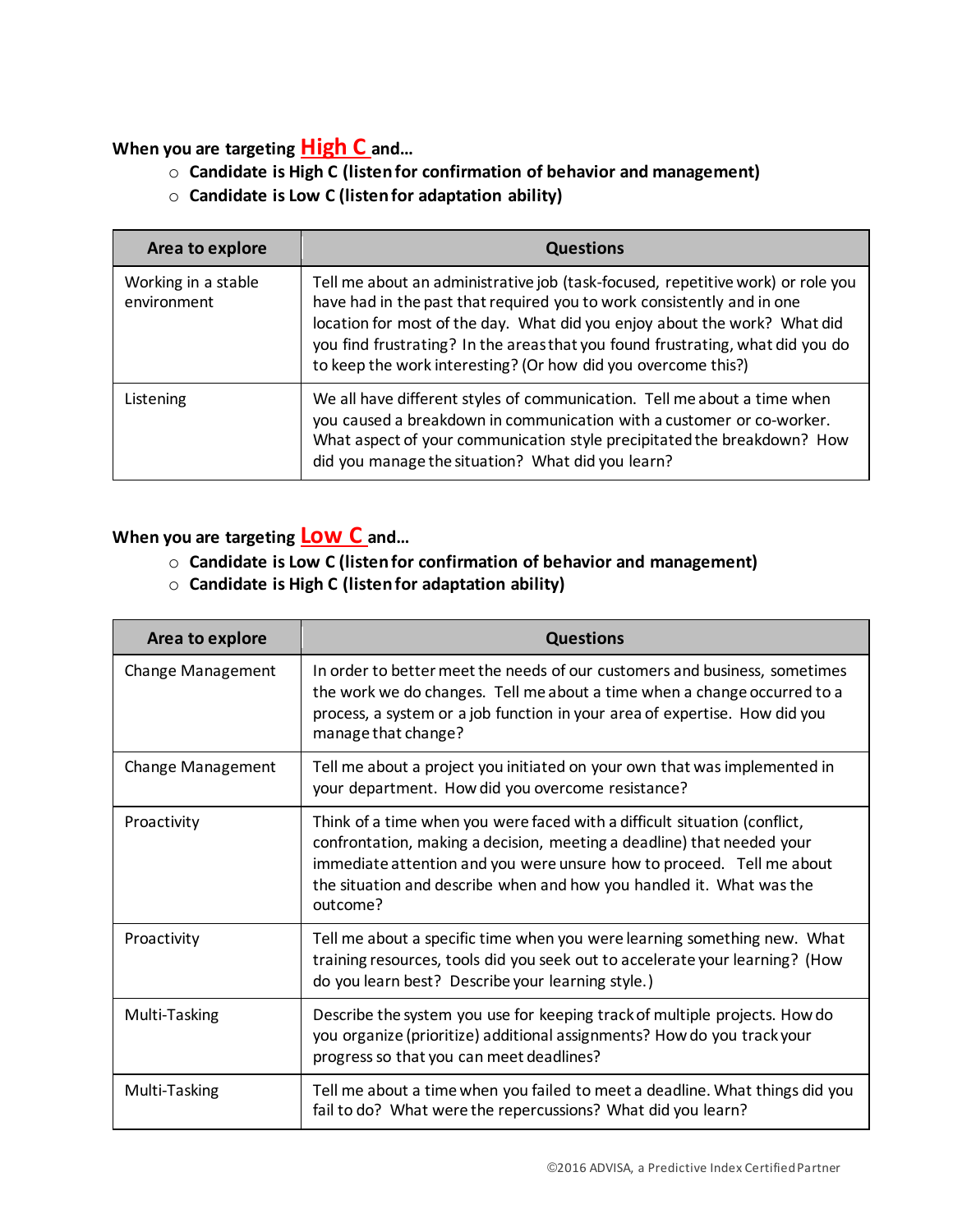# **When you are targeting High D and…**

- o **Candidate is High D (listen for confirmation of behavior and management)**
- o **Candidate is Low D (listen for adaptation ability)**

| Area to explore      | <b>Questions</b>                                                                                                                                                                                                                   |
|----------------------|------------------------------------------------------------------------------------------------------------------------------------------------------------------------------------------------------------------------------------|
| Organization         | Describe the system you have used to organize your work. How have you<br>tracked tasks, documented details and followed-up on your progress?                                                                                       |
| Organization         | Tell me about a time when you failed to meet a deadline or follow-up on a<br>customer or detail? What things did you fail to do? What were the<br>repercussions? What did you learn?                                               |
| Following the Rules  | Tell me about an occasion where you conformed to a policy even though you<br>did not agree with it.                                                                                                                                |
| Attention to Detail  | Tell me about a time when you failed to provide (or obtain, or document) all<br>the details (information) during a customer-service transaction or while<br>working on a project. What were the repercussions? What did you learn? |
| Developing Expertise | Tell me about a specific time when you were learning something new. What<br>training resources, tools did you seek out to accelerate your learning? (How<br>do you learn best? Describe your learning style.)                      |

# **When you are targeting Low D and…**

- o **Candidate is Low D (listen for confirmation of behavior and management)**
- o **Candidate is High D (listen for adaptation ability)**

| Area to explore      | <b>Questions</b>                                                                                                                                                                                                                                                                                  |
|----------------------|---------------------------------------------------------------------------------------------------------------------------------------------------------------------------------------------------------------------------------------------------------------------------------------------------|
| Decision-Making      | Tell me about a time when you struggled making a timely decision or meeting<br>an important deadline. What was the struggle? How did you overcome it?<br>What was the outcome? What did you learn?                                                                                                |
| Risk/Decision-Making | Tell me about a time when you were asked to complete a difficult assignment<br>or make a quick decision outside your area of expertise. What did you do?<br>What was the outcome? What did you learn from that experience?                                                                        |
| Risk/Delegation      | Tell me about a time when you had difficulty delegating your work to an<br>employee. How did you overcome this? What were the results? (What did<br>you learn?)                                                                                                                                   |
| Risk-Taking          | Would you consider yourself a specialist or a generalist? (Do you want to be<br>recognized as an expert, responsible for one major function? Or a generalist,<br>who handles a variety of different issues, but is not necessarily the expert in<br>all the issues?) Why? Give specific examples. |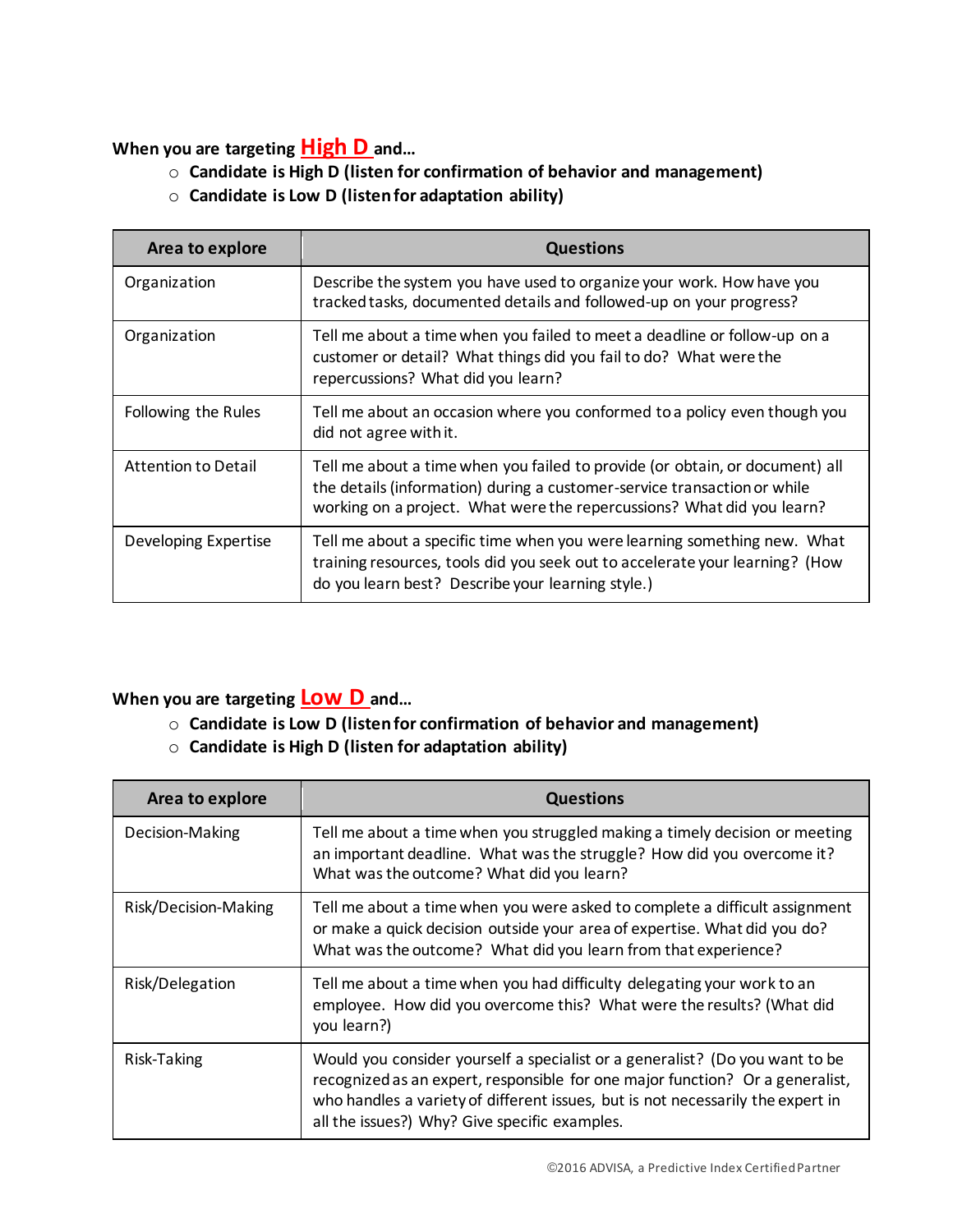| Location            | Area to explore                                              | <b>Questions</b>                                                                                                                                                                                                                           |
|---------------------|--------------------------------------------------------------|--------------------------------------------------------------------------------------------------------------------------------------------------------------------------------------------------------------------------------------------|
| Equal<br>anywhere   | Making decisions under<br>pressure                           | Tell me about a decision you made while under a lot of<br>pressure. What did you do? How did you make the<br>decision? What was the outcome? What did you learn<br>from that experience?                                                   |
| A=D both<br>high    | Indecision (when to stop<br>analyzing)                       | Tell me about a time when you had a difficult time<br>completing an assignment or meeting a deadline<br>because you didn't have all the information. What did<br>you do? What was the outcome? What did you learn<br>from that experience? |
| $A = D$ both<br>low | Indecision (where to begin)                                  | Tell me about a time when you had a difficult time<br>starting an assignment because you were not certain<br>where/how to approach the project. What did you do?<br>What was the outcome? What did you learn from that<br>experience?      |
| A=D norm            | Indecision (when to stop<br>analyzing and where to<br>begin) | Give me an example of when missed a deadline or<br>meeting? How did you resolve it?                                                                                                                                                        |

# **When the candidate has competing drives A=D (self or synthesis)**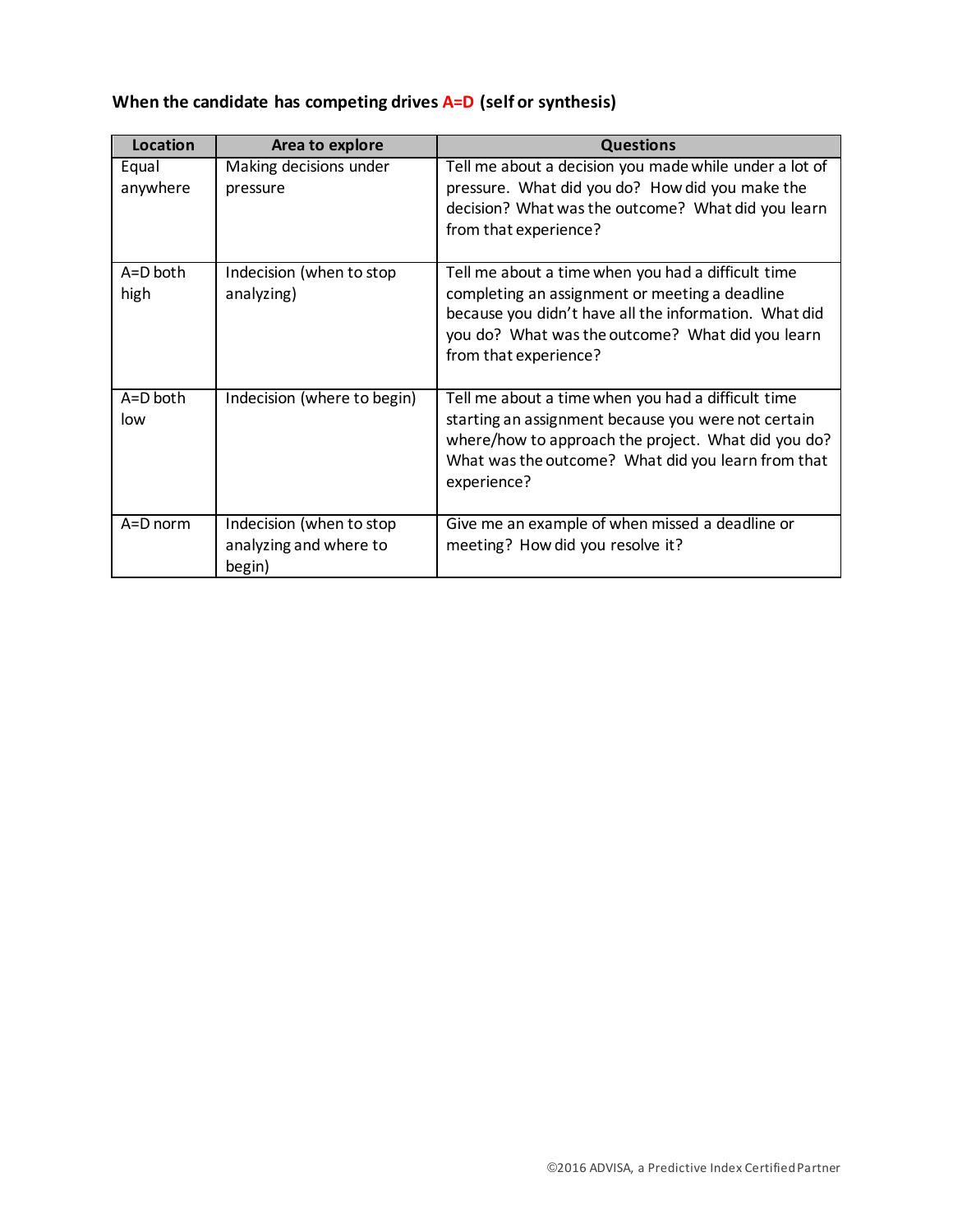#### **When the candidate has very low E factor**

Extremely Low E will manage situations differently depending on how s/he feels at the time. Predictably unpredictable. May have a tendency to be naïve, overly optimistic, emoti onal, hopeful or wishful. May make decisions based on whom s/he spoke with last. It's important to explore/listen for:

- Consistency in decision making
- Level of emotional attachment/involvement
- Depth of facts in the thinking and decision making process

#### **Questions**

Tell me about a time when you were prospecting a client and you thought the deal was 'closed' when in fact it was not. What did you do differently the next time to secure the sale?

Tell me about a time when you made a decision outside a standard policy or bent the rules to (to make a sale, to close a deal, to satisfy a client, etc). What led to that decision, what were your reasons, what was the outcome? What did you learn from that experience?

#### **When a candidate has a very high E factor**

Extremely High E will manage situations consistently, predictably, based on their reality of the situation, without any bend or consideration of the "gray". Can be heartless, cold, argumentative, rigid, inflexible, and hardheaded. May not understand people. Listen for/explore:

- Consideration of the people-side of the issue
- Depth of feeling in the thinking and decision making process
- Thinking out of the box-the unknown-the untried

#### **Questions**

Describe a conflict situation when you compromised on an issue to move towards a "win-win' solution for all parties involved.

Tell me about a time when you had difficulty understanding someone else's point of view. What was the situation? How did you manage it? What was the outcome?

Describe a time when someone else did not understand your point of view. What was the situation? Were you able to positively influence his/her understanding? If so, how did you do this?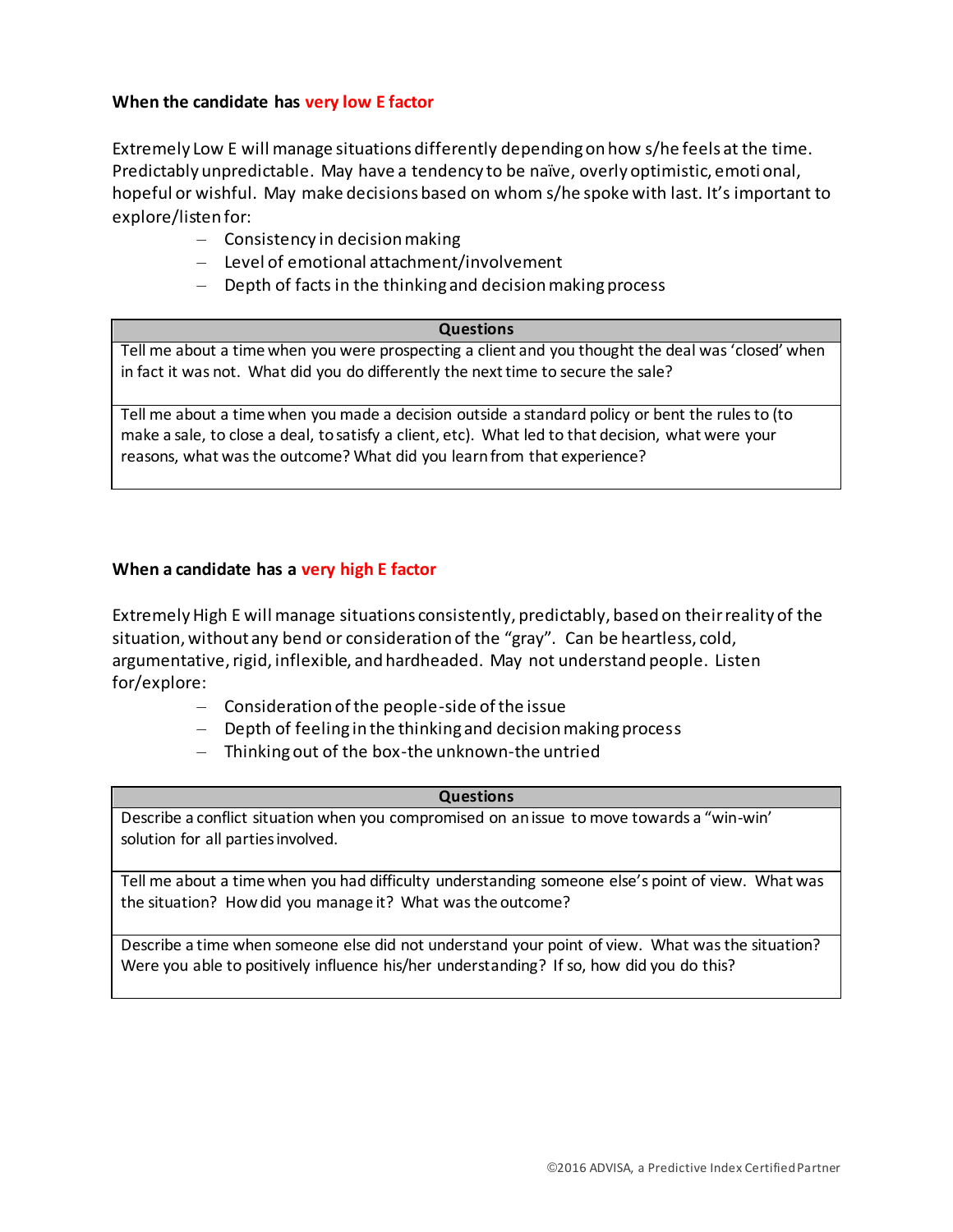#### **When the job requires: Coaching & Developing Others**

#### **Questions**

How do you help your teamperform to the best of their abilities? Give some examples along with the outcome(s) and impact(s) on the organization.

How do you create clear goals for the people you lead/manage/supervise to work toward and achieve? Tell me about a time when you put this into action.

From your experience, what are the main factors that boost the morale of your fellow workers? How would you generate these factors in this organization?

How important is it for your teamto constantly update their skills? Give me some examples of what you have done to encourage the growth and development of those who work directly for you.

How can you motivate a staff member who is not interested in working? What can be done to get him/her to contribute to the organization? Give an example if you have done something similar in the past.

Tell me about a time when you coached someone on your team and they had difficulty understanding or buying into the needed changes or new direction. What did you do?

Give me an example of some on-the-job training you delivered to your team. How did you decide on the best approach and delivery method to ensure they got the most out of the training? Please be as specific as possible. How did you determine whether or not the training was effective?

Describe a time when you helped a staff member enhance their social skills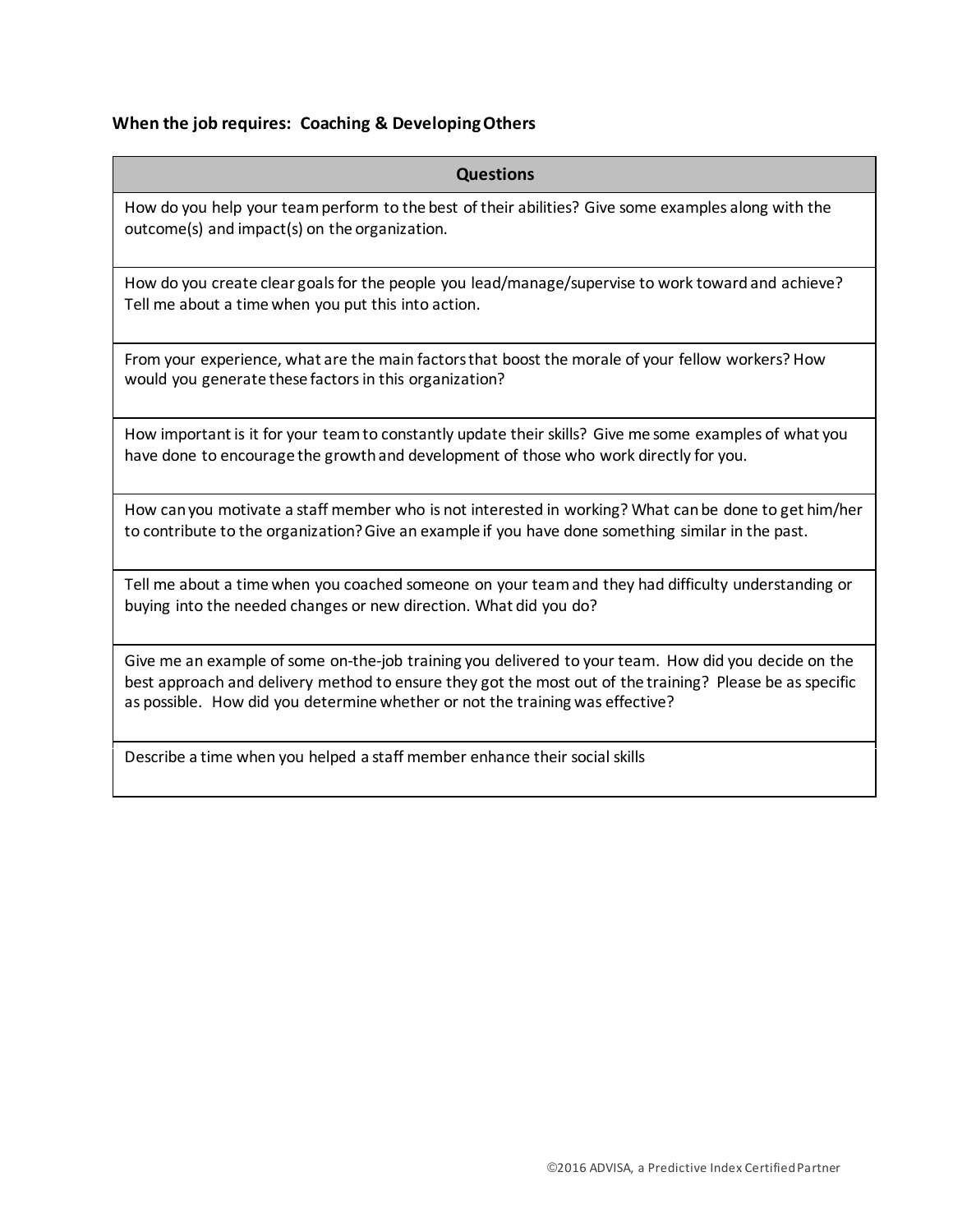#### **When the job requires: Leading & Managing Change**

#### **Questions**

Describe a time when you were involved in implementing a company-wide policy change. What was your strategy, what tactics did you use, and what was the outcome?

How do you lead/manage change in an organization? What are the important factors you need to manage during times of change? *(Frequent and timely information flow,staying in touch with the pulse of the customers, internal staff, and all stakeholders?)* 

Tell me about a time when you were involved in a changing organization. What was your role? What did you do? What did you learn that would change what you would do the next time?

Describe a time when you have gathered input, feedback, and/or criticism regarding a change you were considering. Describe the circumstances, your approach and how you responded? What did you learn from this experience?

What is most important to gain buy in? Describe a time when you have had to manage resistance to change. What is required to derive good solutions from those affected?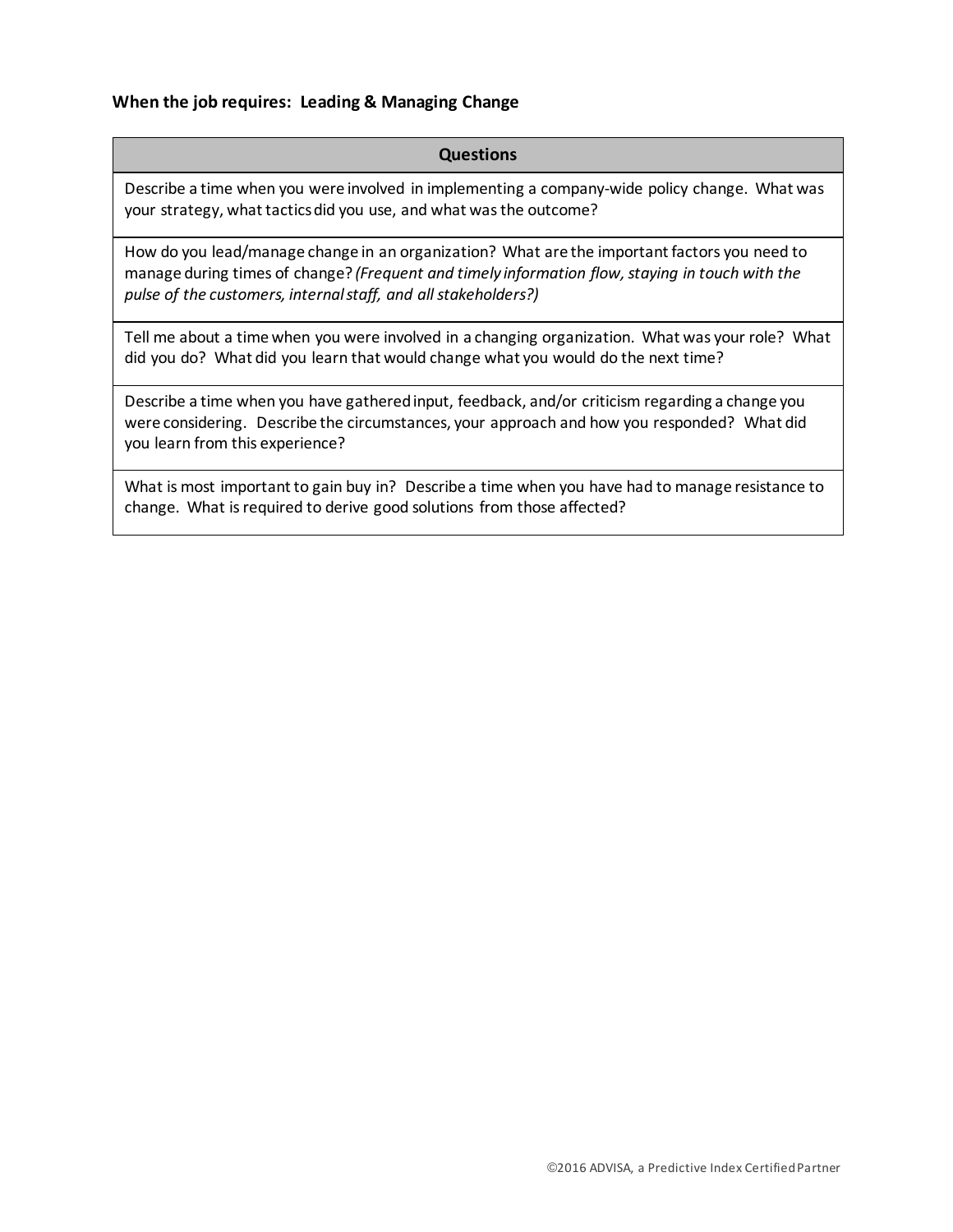#### **When the job requires: Time-Management, Task/Detail-Management, Project-Management**

| <b>Questions</b>                                                                                                                                                                                                                |
|---------------------------------------------------------------------------------------------------------------------------------------------------------------------------------------------------------------------------------|
| Describe the system you use for keeping track of multiple projects. How do you track your progress<br>so that you can meet deadlines? How do you stay focused? (commitment to task)                                             |
| Tell me about a time when you failed to meet a deadline. What things did you fail to do? What were<br>the repercussions? What did you learn?                                                                                    |
| Think of a specific project you were working and describe how you managed the details and follow-<br>through.                                                                                                                   |
| Give two examples of things you've done in previous jobs that demonstrate (meeting a deadline,<br>follow through with the details, follow through with a customer, your willingness to work hard, )                             |
| Describe the most creative (or significant, or challenging, or most enjoyable, or most difficult) work-<br>related project you completed. Why was it creative? (or significant, or challenging, or enjoyable, or<br>difficult?) |
| How do you organize your daily work? Give specific examples.                                                                                                                                                                    |
| Have you ever been able to structure your own schedule and how did you do it?                                                                                                                                                   |

Tell me about a situation where your supervisor gave you something to do and you weren't sure how to do it (sure you were going to do it right). What did you do?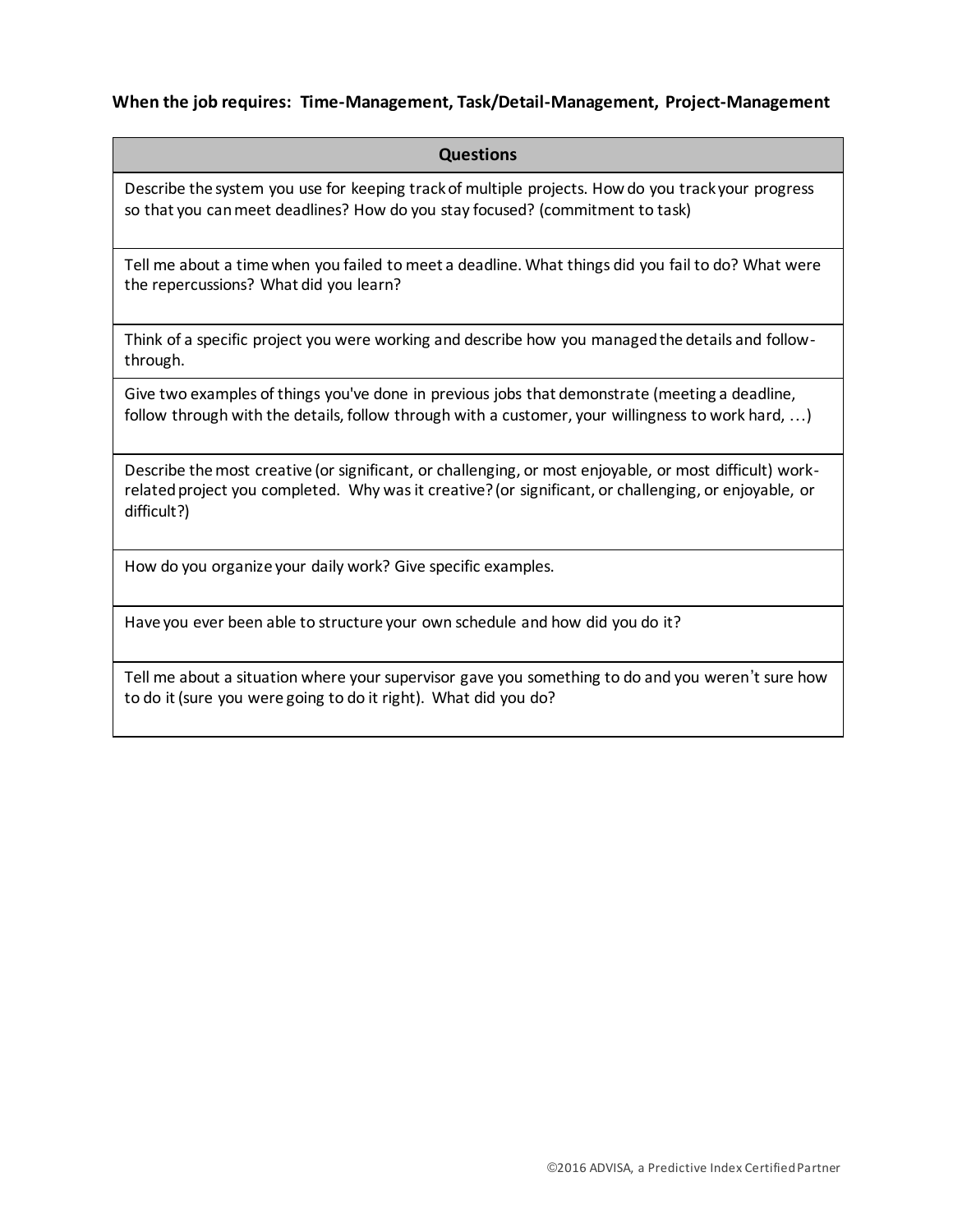#### **When the job requires: Problem-Solving, Decision-Making, Assertiveness**

| <b>Questions</b>                                                                                                                                                                                                  |
|-------------------------------------------------------------------------------------------------------------------------------------------------------------------------------------------------------------------|
| Describe a specific problem you solved for your employer or professor. How did you approach the<br>problem? What role did others play? What was the outcome?                                                      |
| Tell me about a time when you were asked to complete a difficult assignment even though the odds<br>were against you. Probing: What did you do? What was the outcome? What did you learn from that<br>experience? |
| Tell me about a suggestion you made on the job to improve the way things worked. What was the<br>result?                                                                                                          |
| Give me a specific example of a time when you sold your supervisor or professor on an idea or<br>concept. How did you proceed? What was the result?                                                               |
| Tell me about a time when you came up with an innovative solution to a challenge your company or<br>class was facing. What was the challenge? What role did others play? (creativity and imagination)             |
| Give me an example of a problem you faced on the job and tell me how you solved it.                                                                                                                               |
| Tell me about a project you initiated on your own that was implemented in your department.                                                                                                                        |
| Describe a major challenge or problem you faced in a position. How did you manage it?                                                                                                                             |
| Tell me a time when many people were counting on you and you failed to solve the problem.                                                                                                                         |
| Tell me about a decision you made while under a lot of pressure.                                                                                                                                                  |
| Tell me about an occasion where you conformed to a policy even though you did not agree with it.                                                                                                                  |
| Tell me about a time when you needed a 'yes' and kept getting a 'no' how did you respond?                                                                                                                         |
| Tell me about a time when you had a difficult time making a decision? What about the decision was<br>difficult? How did you resolve it?                                                                           |

When making decisions, are you more comfortable thinking through and making a decision yourself, or would you rather get others involved in more of a 'team' decision?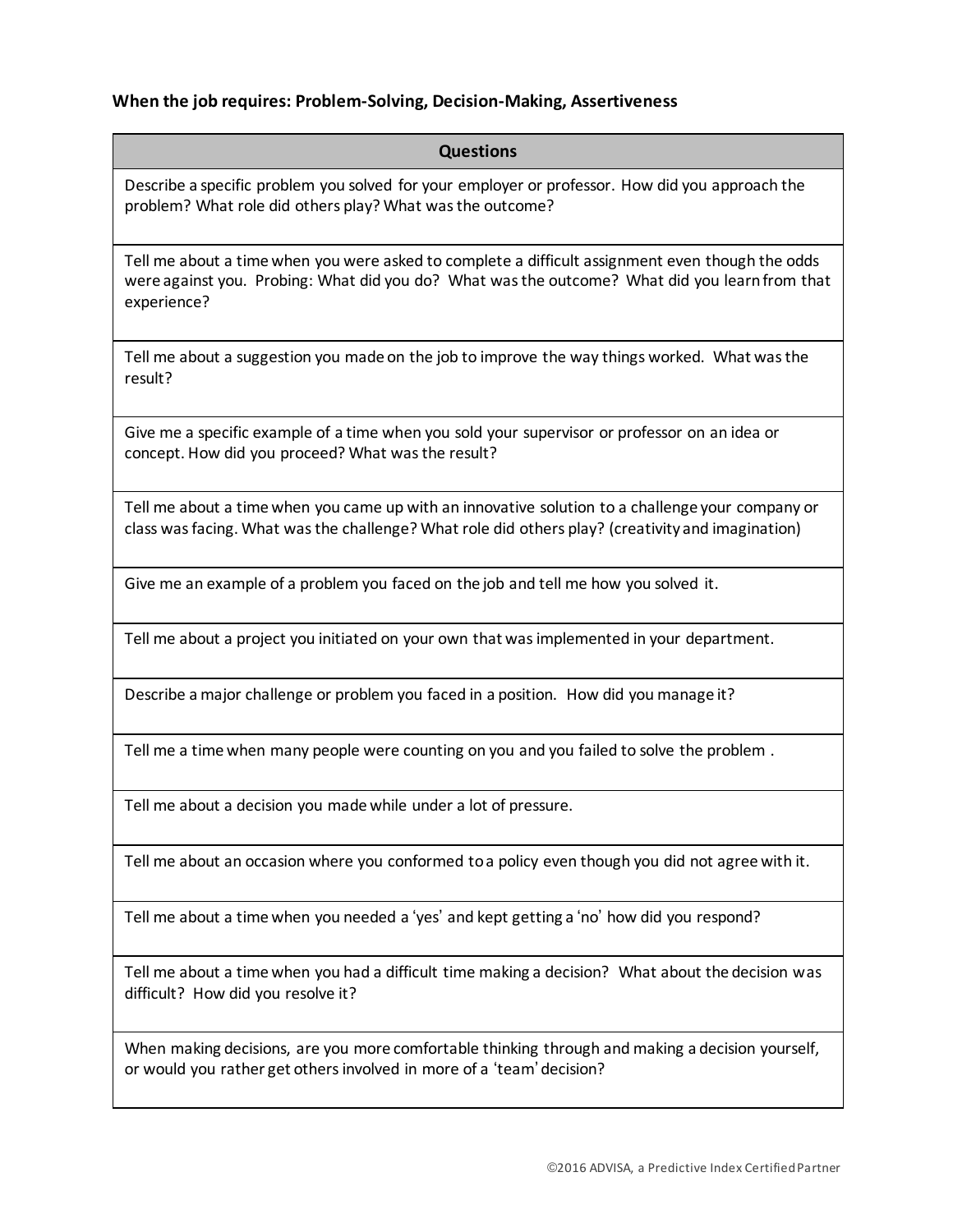#### **When the job requires: Written Communication**

#### **Questions**

Describe a situation in which you had to use reference materials to write a research paper. What was the topic? What journals did you read?

Give me an example of a problem you solved that required documentation.

Describe the most significant written document, report or presentation that you've completed.

#### **When the job requires: Oral Communication**

# **Questions** Give me a specific example of a time when a co-worker or classmate criticized your work in front of others. How did you respond? How has that event shaped the way you communicate with others? Tell me about a time when you caused a breakdown in communication (verbal or written) at work. How did you manage the situation? Or Tell me about a time you had a mis-communication and what you did about it?

Tell me about a time you had to do some public speaking or give a presentation, in front of groups or team members. How did you prepare and deliver the presentation. What was the outcome?

#### **When the job requires: Goal Setting**

# **Questions** Describe two specific goals you set for yourself and how successful you were in meeting them. What factors led to your success in meeting your goals? What are you 1 to 3 year career goals?

Give me an example of an important goal you had set and tell me about your progress in reaching that goal.